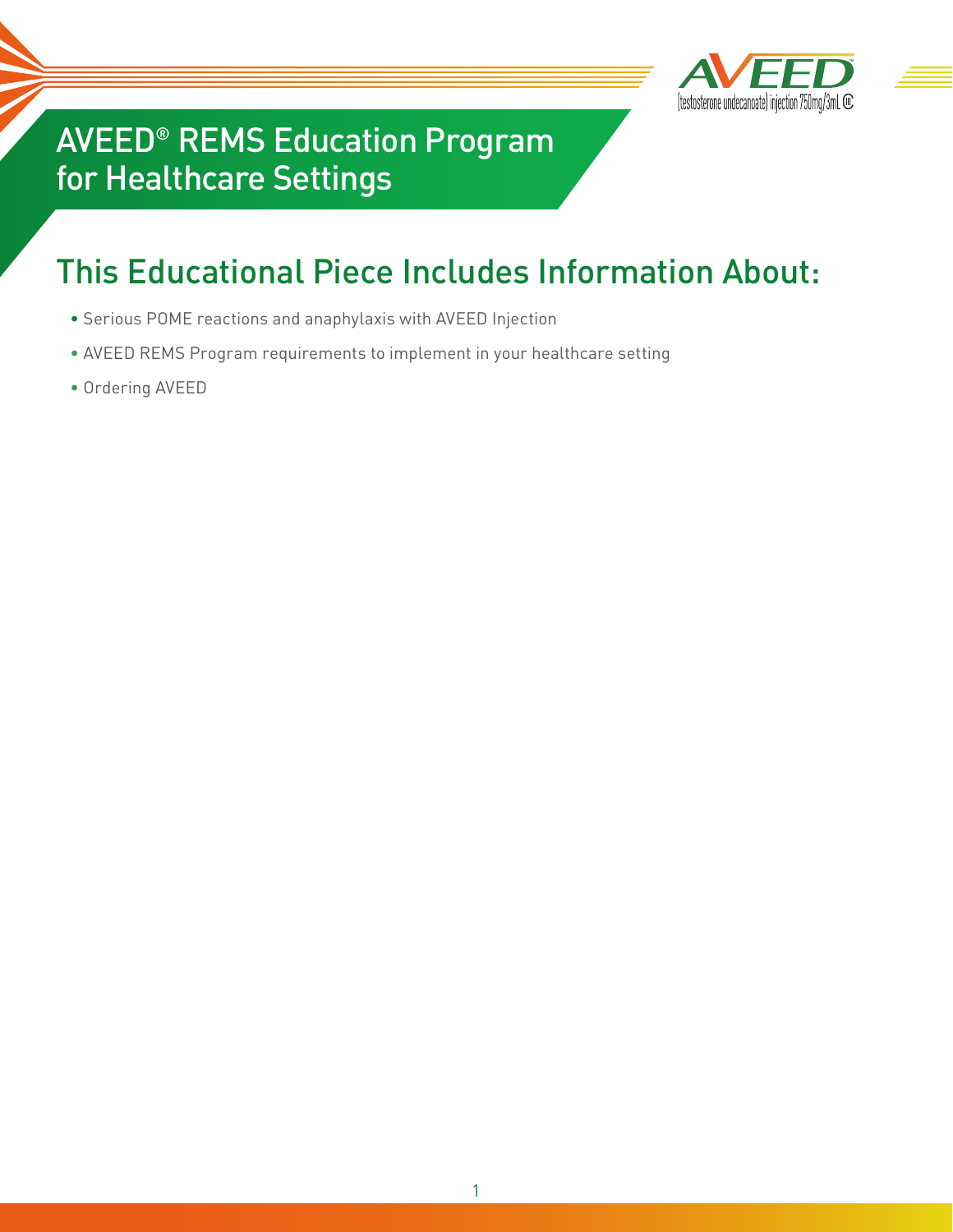

## What is the AVEED REMS (Risk Evaluation and Mitigation Strategy) Program?

A REMS is a strategy to manage known or potential risks associated with a drug, and is required by the FDA to ensure that the benefits of the drug outweigh its risks. AVEED is available only under a restricted program called the AVEED REMS Program because of the risks of serious pulmonary oil microembolism (POME) reactions and anaphylaxis. The AVEED REMS Education Program for Healthcare Settings is designed to train healthcare setting Authorized Representatives on these serious risks, and AVEED REMS Program requirements to order AVEED for their healthcare setting.

- **Healthcare settings** must be certified in the AVEED REMS Program to be able to order AVEED and have at least one certified prescriber associated with the facility to be able to order, receive, or administer AVEED. Healthcare providers are associated to a healthcare setting by:
	- The healthcare provider selecting the healthcare setting during the healthcare provider enrollment process, or
- Being associated to the healthcare setting by the Authorized Representative via the REMS Call Center
- **Prescribing Healthcare Providers** must be certified in the AVEED REMS Program to be able to prescribe AVEED.
- **Non-Prescribing Healthcare Providers** who will administer AVEED to patients must review the AVEED REMS Education for Healthcare Providers before injecting AVEED.

#### Steps for Healthcare Setting Certification

| Designate an Authorized Representative                                                                                                                                                                              |
|---------------------------------------------------------------------------------------------------------------------------------------------------------------------------------------------------------------------|
| Review the AVEED REMS Education Program for Healthcare Settings, including the<br>Prescribing Information                                                                                                           |
| Verify annually the Authorized Representative on record                                                                                                                                                             |
| Complete and sign the Healthcare Setting Enrollment Form. This Enrollment must be renewed<br>every 2 years                                                                                                          |
| Associate certified Prescribing Healthcare Providers to your account. Your healthcare setting is not<br>eligible to receive AVEED until you have associated at least one certified Prescribing Healthcare Provider. |
| Implement the necessary staff training and processes to comply with the AVEED<br><b>REMS Program requirements</b>                                                                                                   |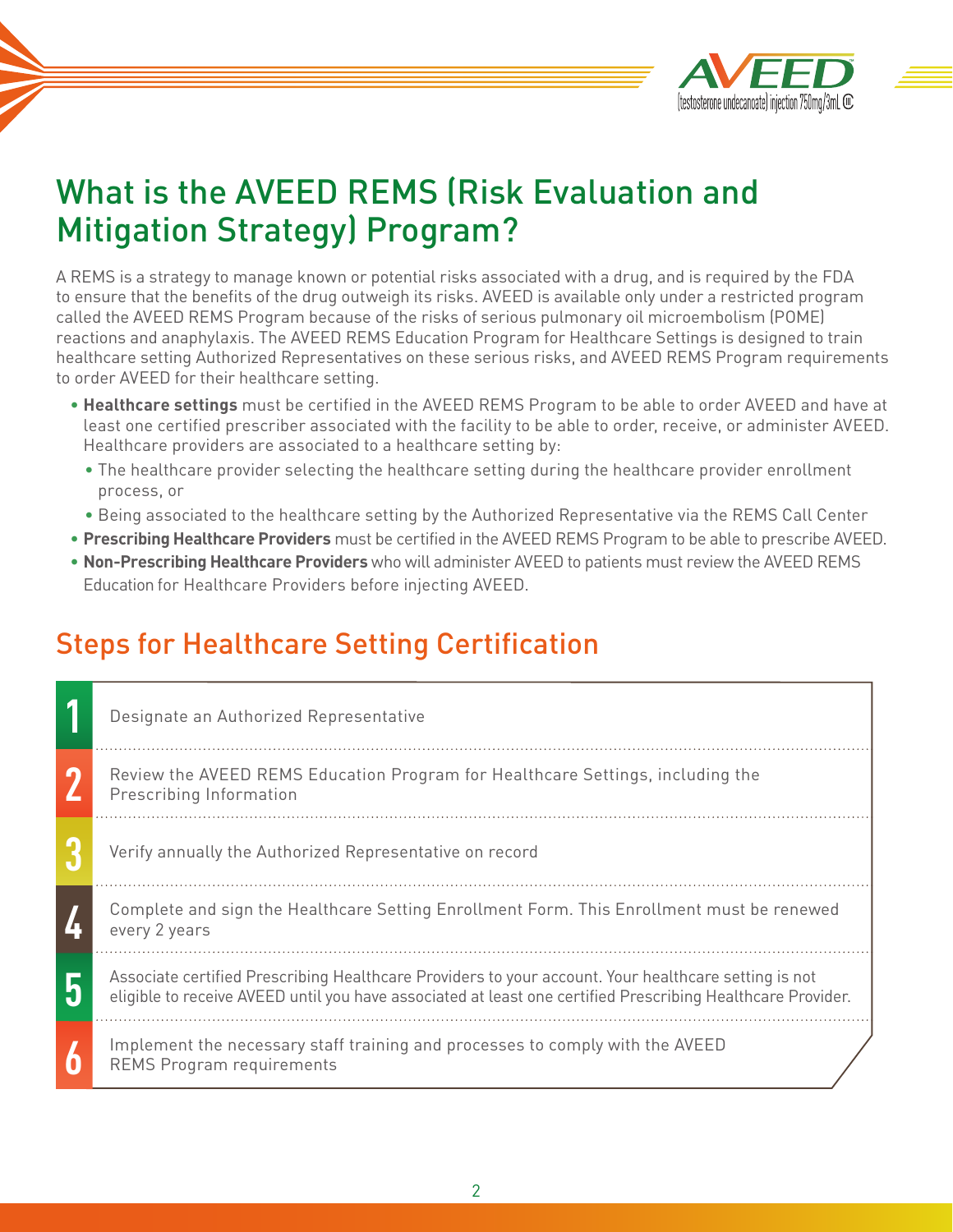

The AVEED REMS Education Program, Healthcare Setting Enrollment Form, and other AVEED REMS Program tools are available online at **www.AveedREMS.com** or by contacting the AVEED REMS Program at 1-855-755-0494 to request materials.

You can review the educational materials and enroll online at **www.AveedREMS.com**, or review the printed versions and fax your enrollment form to the AVEED REMS Program at 1-855-755-0495.

#### Your healthcare setting will not be able to order AVEED unless you meet these two requirements:

- 1. Your **healthcare setting** is certified
- 2. There is at least one **prescriber** certified in the Aveed REMS Program **associated with your healthcare setting**

## Who Can Be An Authorized Representative?

An Authorized Representative at the healthcare setting can be:

- Prescribing healthcare providers
- Non-prescribing healthcare providers
- Practice manager, or
- Any responsible individual in the healthcare setting

Please check with your manager to ensure the appropriate person represents the healthcare setting and attests to the enrollment requirements as stated on the Healthcare Setting Enrollment Form.

- One representative needs to enroll per healthcare setting (the "Authorized Representative"). One Authorized Representative can manage more than one healthcare setting. The chosen Authorized Representative must be verified as current annually.
- Please note, there are no AVEED REMS requirements for staff at a healthcare setting that will not be involved with prescribing or administering AVEED.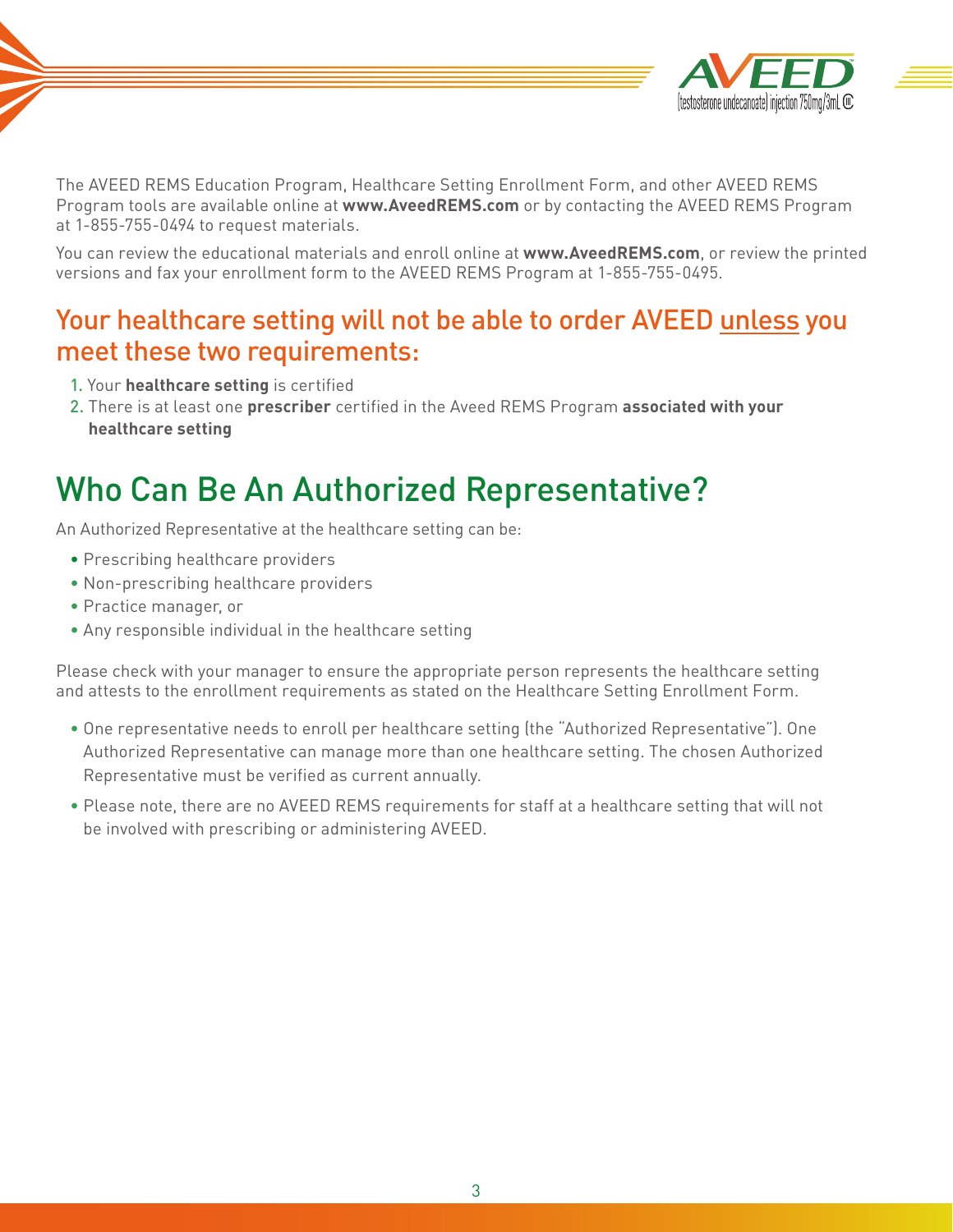

# Indication

AVEED® (testosterone undecanoate) injection is an androgen indicated for testosterone replacement therapy in adult males for conditions associated with a deficiency or absence of endogenous testosterone:

- Primary hypogonadism (congenital or acquired)
- Hypogonadotropic hypogonadism (congenital or acquired)

AVEED should only be used in patients who require testosterone replacement therapy and in whom the benefits of the product outweigh the serious risks of POME and anaphylaxis.

The safety and efficacy of AVEED in men with "age-related hypogonadism" (also referred to as "late-onset hypogonadism") have not been established. The safety and efficacy of AVEED in males less than 18 years old have not been established.

# Serious Risks of POME and Anaphylaxis

With each AVEED injection, there is a potential for serious POME reactions or anaphylaxis to occur. These reactions can occur after any injection of AVEED during the course of therapy, including after the first dose.

The signs and symptoms of serious POME reactions and anaphylaxis overlap. It is important to observe patients in your healthcare setting for **30 minutes** after each AVEED injection to determine whether medical intervention is necessary.

#### Serious POME reactions

POME occurring after an AVEED injection is believed to be caused by tiny droplets of oil, in which the testosterone undecanoate has been dissolved, that have traveled to the lungs.

- POME is **not** a blood clot
- There is a risk of POME occurring with each injection of AVEED

**–** dizziness **–** syncope

#### Symptoms of POME

The following symptoms of POME have been reported with AVEED:

- -
- **–** cough **–** throat tightening **–** hyperhidrosis
- **–** urge to cough **–** chest pain **–** dyspnea
- -
- The majority of these events lasted a few minutes and resolved with supportive measures e.g., by patient reassurance and/or administration of supplemental oxygen
- Some of the events lasted up to several hours and in some cases, emergency care and/or hospitalization were required

#### Anaphylaxis

Episodes of anaphylaxis, including life-threatening reactions, have been reported to occur following AVEED injection.